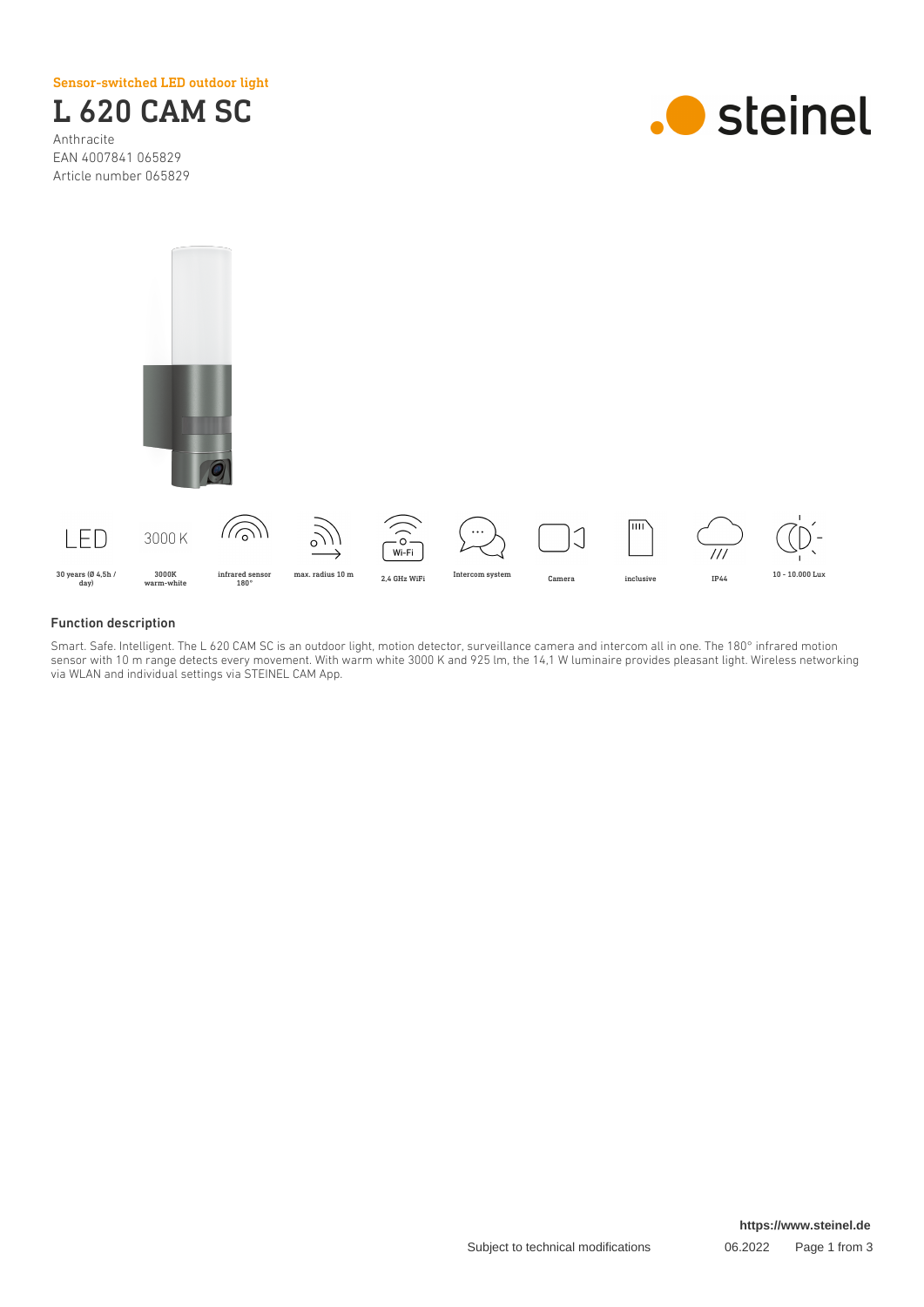L 620 CAM SC

Anthracite EAN 4007841 065829 Article number 065829



## Technical specifications

| Dimensions $(L \times W \times H)$                            | 131 x 78 x 305 mm          |
|---------------------------------------------------------------|----------------------------|
| Mains power supply                                            | $220 - 240 V / 50 - 60 Hz$ |
| Sensor Technology                                             | passive infrared           |
| Output                                                        | 14.1 W                     |
| Interconnection                                               | No                         |
| Interconnection via                                           | Wi-Fi                      |
| Luminous flux total product                                   | 925 lm                     |
| Stroboscope effect (SVM)                                      | 0.3 SVM                    |
| Efficiency                                                    | 67 lm/W                    |
| Total product efficiency                                      | $67 \, \mathrm{Im/W}$      |
| Colour temperature                                            | 3000 K                     |
| Colour Rendering Index                                        | $= 80$                     |
| With lamp                                                     | Yes, STEINEL LED system    |
| Lamp                                                          | LED cannot be replaced     |
| Service life LED L70B50 (25°)                                 | > 36000 h                  |
| Average rated life expectancy of<br>power supply unit at 25°C | > 36000 h                  |
| <b>Base</b>                                                   | without                    |
| LED cooling system                                            | Passive Thermo Control     |
| With motion detector                                          | Yes                        |
| Detection angle                                               | 180°                       |
| Angle of aperture                                             | 45 °                       |
| Capability of masking out individual<br>segments              | Nο                         |
| Electronic scalability                                        | Yes                        |

| Mechanical scalability     | No                                          |
|----------------------------|---------------------------------------------|
| Reach, radial              | $r = 2$ m (6 m <sup>2</sup> )               |
| Reach, tangential          | $r = 10$ m (157 m <sup>2</sup> )            |
| Continuous light           | selectable                                  |
| Photo-cell controller      | Yes                                         |
| Twilight setting           | $10 - 10000$ lx                             |
| Time setting               | $60 s - 15$ Min.                            |
| Basic light level function | Yes                                         |
| Main light adjustable      | $30 - 100 %$                                |
| <b>Functions</b>           | Motions sensor, lintercom system,<br>Camera |
| Soft light start           | Yes                                         |
| Impact resistance          | <b>IK03</b>                                 |
| IP-rating                  | IP44                                        |
| Protection class           | $\overline{\phantom{a}}$                    |
| Ambient temperature        | $-10 - 40$ °C                               |
| Housing material           | Aluminium                                   |
| Cover material             | Glass opal                                  |
| Manufacturer's Warranty    | 3 years                                     |
| Settings via               | Wi-Fi                                       |
| With remote control        | No                                          |
| Installation site          | wall                                        |
| Version                    | Anthracite                                  |
| PU1, EAN                   | 4007841065829                               |



# Dimension Drawing **Master circuit diagram**